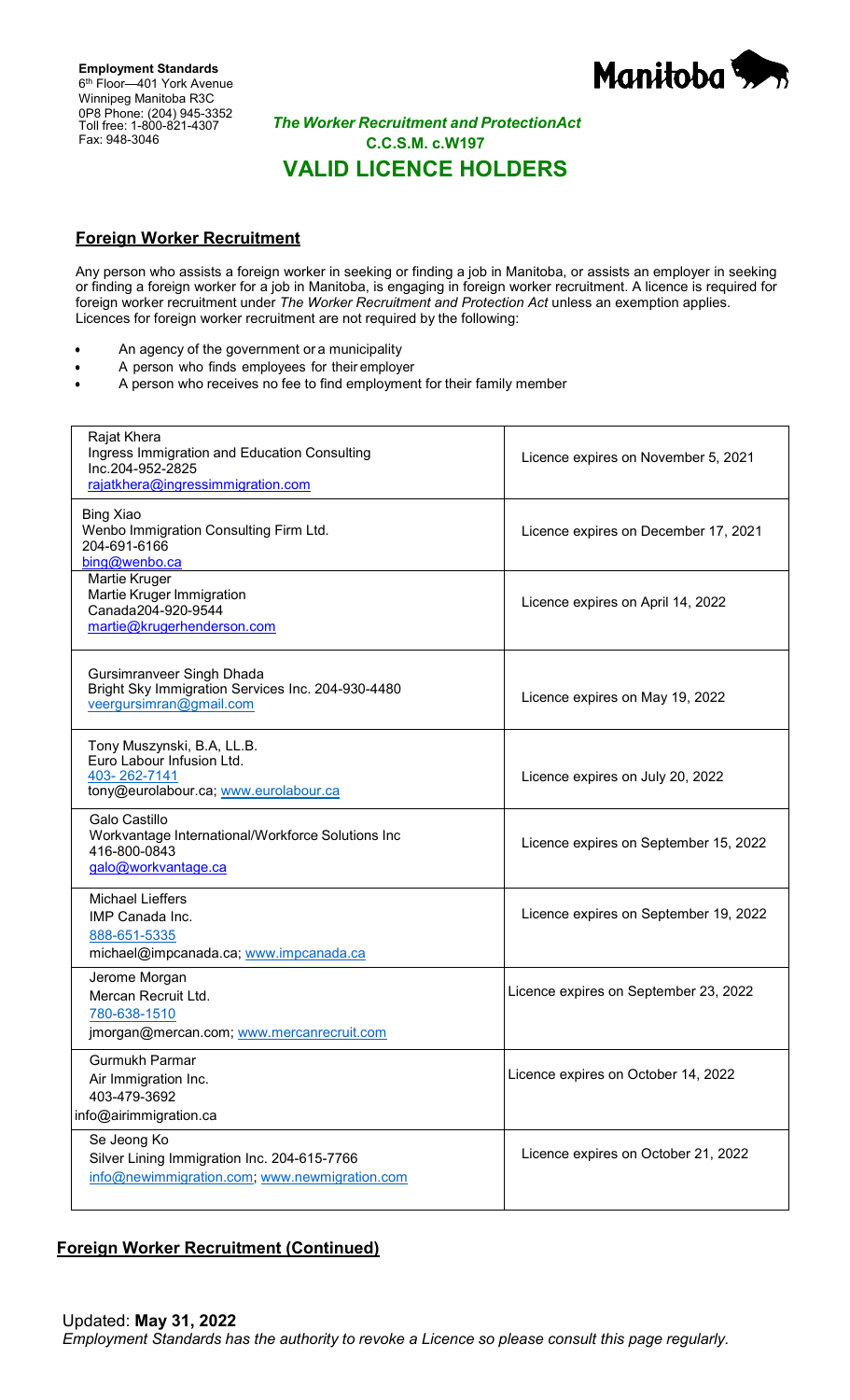| Subhash (Sam) Punia                                          |                                      |
|--------------------------------------------------------------|--------------------------------------|
| Atlantic Jobs Ltd                                            |                                      |
| 905-362-2202                                                 | Licence expires on October 25, 2022  |
| info@atlanticjobs.ca                                         |                                      |
| Pragati Sharma                                               |                                      |
| <b>Westlink Immigration</b>                                  | Licence expires on October 28, 2022  |
| 204-586-5000                                                 |                                      |
| westlinkimmigration@gmail.com                                |                                      |
| Jun Wu (Forrest)                                             |                                      |
| Best Solution Recruiting Ltd.                                | Licence expires on November 16, 2022 |
| 204-298-5567                                                 |                                      |
| bestsolutionrecruiting@gmail.com                             |                                      |
| Kenneth Zaifman                                              |                                      |
| Network Canada Incorporated<br>204-942-8732                  | Licence expires on November 22, 2022 |
| info@networkcanada.ca                                        |                                      |
|                                                              |                                      |
| Bohdana Stepanenko-Lypovyk                                   |                                      |
| Maple Land Immigration Services                              | Licence expires on November 22, 2022 |
| 780-905-0156                                                 |                                      |
| info@mlis.ca                                                 |                                      |
| Santvana Sharma                                              |                                      |
| 431-720-4444                                                 | Licence expires on November 30, 2022 |
| SP Immigration Services Inc.                                 |                                      |
| info@spimmigrations.com                                      |                                      |
| Hai Xia Zeng                                                 |                                      |
| Dayu International Education & Immigration Inc.              | Licence expires on January 23, 2023  |
| 604-338-1081<br>haixiazeng@outlook.com                       |                                      |
| Frank Harvey Goldberg                                        |                                      |
| <b>CdnVISA Immigration Consultants</b>                       |                                      |
| 204-318-2347 x1                                              | Licence expires on January 28, 2023  |
| info@CdnVISA.com; www.CdnVISA.com                            |                                      |
| Gurdeep Singh                                                |                                      |
| Polo Immigration Services Inc.                               |                                      |
| 431-258-1313                                                 | Licence expires on January 30, 2023  |
| info@poloimmigration.ca                                      |                                      |
| H. Mark Laclare                                              |                                      |
| <b>McRoberts Law Office LLP</b>                              |                                      |
| 204-944-2074                                                 | Licence expires on January 30, 2023  |
| hml@mlo-llp.com                                              |                                      |
|                                                              |                                      |
| Karan Dhani                                                  |                                      |
| VanHack Technologies Inc.                                    | Licence expires on January 31, 2023  |
| 604-764-5875                                                 |                                      |
| karan@vanhack.com                                            |                                      |
| Ramandeep Kaur Sandhu<br>SSSS Immigration Services Ltd.      |                                      |
| 403-605-8435                                                 | Licence expires on January 31, 2023  |
| info@ssssimmigration.com                                     |                                      |
| Carman Gosselin                                              |                                      |
| Onspec Solutions Inc.                                        |                                      |
| 306-737-0425                                                 | Licence expires on February 1, 2023  |
| carmen.gosselin@onspecsolutions.com                          |                                      |
| Navjot Kaur                                                  |                                      |
| Golden Advice Immigration Services Inc.                      |                                      |
| 204-557-8588                                                 | Licence expires on February 6, 2023  |
| sran.navjot07@gmail.com                                      |                                      |
| Marty Baram                                                  |                                      |
| SYMY Manpower Inc. O/A SYMY Immigration Consultants          |                                      |
| 780-761-1836                                                 | Licence expires on February 8, 2023  |
|                                                              |                                      |
| symymanpower@gmail.com; www.symyimmigration.com              |                                      |
|                                                              |                                      |
| Nir Rozenberg                                                |                                      |
| Can Am Immigration Inc.                                      | Licence expires on March 5, 2023     |
| 416-665-3939 ext. 222                                        |                                      |
| nir@canamimmigration.ca                                      |                                      |
| Homa Saxena                                                  |                                      |
| <b>Career Canada Immigration Services</b><br>416-417-1941    | Licence expires on March 10, 2023    |
| info@careercanadaimmigration.com                             |                                      |
| Gerharda L. Reuvekamp-Been                                   |                                      |
| Visa2Canada Immigration & Settlement                         |                                      |
| Services204-717-4426                                         | Licence expires on April 13, 2023    |
| <u>Ingrid@visa2canada.ca</u><br><b>Updated: May 31, 2022</b> |                                      |

*Employment Standards has the authority to revoke a Licence so please consult this page regularly.*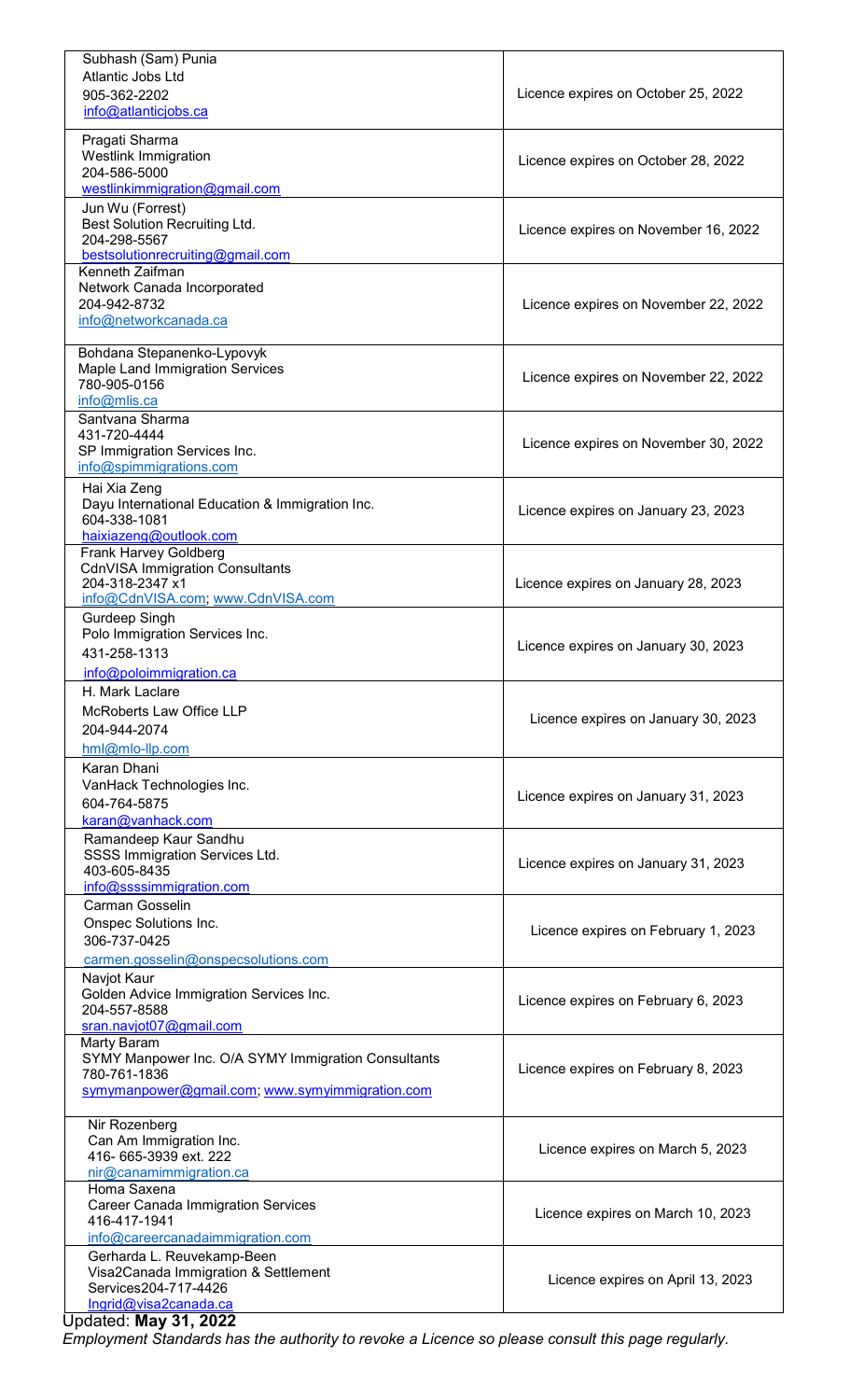| David Hirsch Davis<br>Davis Immigration Law Office<br>204-956-2336<br>david@daviddavislaw.com                                         | Licence expires on April 19, 2023 |
|---------------------------------------------------------------------------------------------------------------------------------------|-----------------------------------|
| Dirk Propp<br>IIBC - International Immigration & Business Consulting<br>306-986-5439<br>dirk@iibc.ca                                  | Licence expires on April 20, 2023 |
| <b>Warren Green</b><br>Alberta Immigration<br>403-652-9604<br>greenw@telusplanet.net                                                  | Licence expires on June 10, 2023  |
| Rajan Chugh<br>Nova World Immigration Services Incorporated<br>416-902-3235<br>info@nwimmigration.ca                                  | Licence expires on May 9, 2023    |
| <b>Daniel Peimbert</b><br>Great Start Canada Immigration and Education Consulting Inc.<br>204-421-4442<br>Daniel@greatstartcanada.com | Licence expires on May 15, 2023   |
| Victoria Logozar<br>Alliance HR & I Ltd<br>204-590-7172<br>vicky@allianceonline.ca; http://www.allianceonline.ca                      | Licence expires on May 29, 2023   |
| Deepak Kohli<br><b>Transcend Recruitment</b><br>416-877-5264<br>recruitment@transcendconsultants.com                                  | Licence expires on May 31, 2023   |